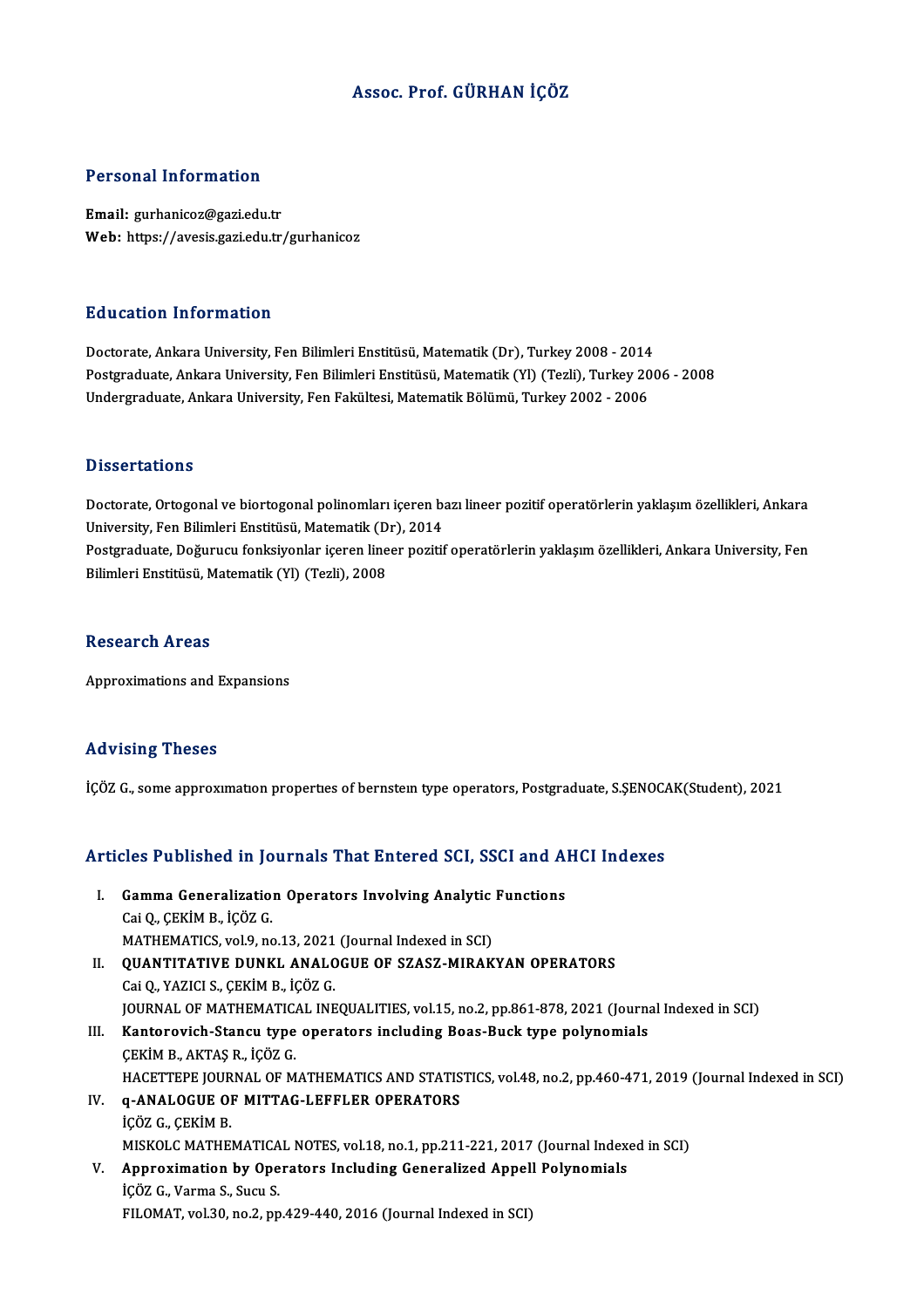- VI. Stancu-Type Generalizations of the Chan-Chyan-Srivastava Operators **Stancu-Type Ge:**<br>İÇÖZ G., ÇEKİM B.<br>EU QMAT vel 30 Stancu-Type Generalizations of the Chan-Chyan-Srivastava Op<br>İÇÖZ G., ÇEKİM B.<br>FILOMAT, vol.30, no.14, pp.3733-3742, 2016 (Journal Indexed in SCI)<br>On the Pates of Conventence of the a Lunes Stancy Operators içöz G., ÇEKİM B.<br>FILOMAT, vol.30, no.14, pp.3733-3742, 2016 (Journal Indexed in SCI)<br>VII. On the Rates of Convergence of the q-Lupas-Stancu Operators<br>DOČPHO, İSÖZ G. Kanat K.
- FILOMAT, vol.30, no.14, pp.3733-3742, 2016 (Journal Indexed in SCI)<br>On the Rates of Convergence of the q-Lupas-Stancu Operator:<br>DOĞRU O., İÇÖZ G., Kanat K.<br>FILOMAT, vol.30, no.5, pp.1151-1160, 2016 (Journal Indexed in SCI) On the Rates of Convergence of the q-Lupas-Stancu Operator<br>DOĞRU O., İÇÖZ G., Kanat K.<br>FILOMAT, vol.30, no.5, pp.1151-1160, 2016 (Journal Indexed in SCI)<br>ON LINEAR ROSITIVE ORERATORS INVOLVING RIORTHOGON DOĞRU O., İÇÖZ G., Kanat K.<br>FILOMAT, vol.30, no.5, pp.1151-1160, 2016 (Journal Indexed in SCI)<br>VIII. — ON LINEAR POSITIVE OPERATORS INVOLVING BIORTHOGONAL POLYNOMIAL<br>LICÖZ G. YESİLDAL E.T. Varma S.
- FILOMAT, vol.30, no.5, pp.1151-11<br>**ON LINEAR POSITIVE OPERAT**<br>İÇÖZ G., YEŞİLDAL F.T. , Varma S.<br>ARS COMBINATORIA .vol.105, np.1 ON LINEAR POSITIVE OPERATORS INVOLVING BIORTHOGONAL P<br>İÇÖZ G., YEŞİLDAL F. T. , Varma S.<br>ARS COMBINATORIA, vol.105, pp.319-331, 2012 (Journal Indexed in SCI)<br>Conoralization of Szasz operators involving Branke type polynon IÇÖZ G., YEŞİLDAL F. T. , Varma S.<br>ARS COMBINATORIA, vol.105, pp.319-331, 2012 (Journal Indexed in SCI)<br>IX. Generalization of Szasz operators involving Brenke type polynomials<br>Varma S., Sucu S., İÇÖZ G.
- ARS COMBINATORIA, vol.<br>Generalization of Szas:<br>Varma S., Sucu S., İÇÖZ G.<br>COMBUTERS & MATUEM COMPUTERS&MATHEMATICSWITHAPPLICATIONS,vol.64,no.2,pp.121-127,2012 (Journal Indexed inSCI) Varma S., Sucu S., İÇÖZ G.<br>COMPUTERS & MATHEMATICS WITH APPLICATIONS, vol.64, no.2, pp.121-127, 2012 (Jour<br>X. On Some Extensions of Szasz Operators Including Boas-Buck-Type Polynomials<br>Sugu S. İÇÖZ C. Varma S.
- COMPUTERS & MATHEMA<br>**On Some Extensions of**<br>Sucu S., İÇÖZ G., Varma S.<br>ARSTRACT AND ARRI IED Sucu S., İÇÖZ G., Varma S.<br>ABSTRACT AND APPLIED ANALYSIS, 2012 (Journal Indexed in SCI)

### Articles Published in Other Journals

- rticles Published in Other Journals<br>I. Beta Generalization of Stancu-Durrmeyer Operators Involving a Generalization of Boas-Buck Type<br>Relynemials nos 1 abhon<br>Beta General<br>Polynomials<br>iCÖZ C. Ervisi Beta Generaliza<br>Polynomials<br>İÇÖZ G., Eryigit H.<br>CAZI UNIVERSITY Polynomials<br>İÇÖZ G., Eryigit H.<br>GAZI UNIVERSITY JOURNAL OF SCIENCE, vol.33, no.3, pp.715-724, 2020 (Journal Indexed in ESCI)
	-

IÇÖZ G., Eryigit H.<br>GAZI UNIVERSITY JOURNAL OF SCIENCE, vol.33, no.3, pp.715-724, 2020 (Journal Indexed in ESCI)<br>II. Approximation Properties of an Extended Family of the Szasz-Mirakjan Beta-Type Operators<br>Srivastava H.M. GAZI UNIVERSITY JOURNAL OF SCI<br>Approximation Properties of a<br>Srivastava H.M., İÇÖZ G., ÇEKİM B.<br>AYJOMS. vol 9. no.4.2019 (Journal) Approximation Properties of an Extended Fan<br>Srivastava H. M., İÇÖZ G., ÇEKİM B.<br>AXIOMS, vol.8, no.4, 2019 (Journal Indexed in ESCI)<br>Annrovimation Properties of an Extended Fan

Srivastava H. M., İÇÖZ G., ÇEKİM B.<br>AXIOMS, vol.8, no.4, 2019 (Journal Indexed in ESCI)<br>III. Approximation Properties of an Extended Family ofthe Szász–Mirakjan Beta-Type Operators<br>cuivastave b.m. İSÖZ G. CEKİM B. AXIOMS, vol.8, no.4, 2019 (Journal<br>Approximation Properties of a<br>srivastava h.m. , İÇÖZ G., ÇEKİM B.<br>Aviems 2019 (Pefereed Journals e Approximation Properties of an Extended Family<br>srivastava h. m. , İÇÖZ G., ÇEKİM B.<br>Axioms, 2019 (Refereed Journals of Other Institutions)<br>WEICHTED APPROXIMATION PROPERTIES OF STA

### srivastava h. m. , İÇÖZ G., ÇEKİM B.<br>Axioms, 2019 (Refereed Journals of Other Institutions)<br>IV. WEIGHTED APPROXIMATION PROPERTIES OF STANCU TYPE MODIFICATION OF q-SZASZ-DURRMEYER<br>OPERATORS Axioms, 2019<br>WEIGHTED A<br>OPERATORS **WEIGHTED APPROXIM<br>OPERATORS<br>İÇÖZ G., Mohapatra R. N.<br>COMMUNICATIONS FACI**

OPERATORS<br>İÇÖZ G., Mohapatra R. N.<br>COMMUNICATIONS FACULTY OF SCIENCES UNIVERSITY OF ANKARA-SERIES A1 MATHEMATICS AND STATISTICS,<br>VRİ.65, no.1, np.97,103,2016 (Journal Indoved in ESCI) içöz G., Mohapatra R. N.<br>COMMUNICATIONS FACULTY OF SCIENCES UNIVERSITY<br>vol.65, no.1, pp.87-103, 2016 (Journal Indexed in ESCI)<br>Weishted annoyimation properties of Stansy typ COMMUNICATIONS FACULTY OF SCIENCES UNIVERSITY OF ANKARA-SERIES A1 MATHEMATICS AND STATISTI<br>vol.65, no.1, pp.87-103, 2016 (Journal Indexed in ESCI)<br>V. Weighted approximation properties of Stancu type modification of q Szász

vol.65, no.1, pp.87-10<br>Weighted approxim<br>İÇÖZ G., mohapatra r.<br>Communisations Fosu Weighted approximation properties of Stancu type modification of q Szász Durrmeyer operators<br>İÇÖZ G., mohapatra r.<br>Communications Faculty Of Science University of Ankara Series A1Mathematics and Statistics, vol.65, no.1, p

İÇÖZ G., mohapatra r.<br>Communications Faculty Of Science University of Ankara Series A1Mathematics and Statistics, vol.65, no.1, pp.87<br>103, 2016 (Refereed Journals of Other Institutions) Communications Faculty Of Science University of Ankara Series A1M<br>103, 2016 (Refereed Journals of Other Institutions)<br>VI. Durrmeyer-Type Generalization of Mittag-Leffler Operators<br>ICÖZ C. CEVIM P

- 103, 2016 (Referender)<br>**Durrmeyer-Typ<br>İÇÖZ G., ÇEKİM B.**<br>CAZI UNIVERSITY İÇÖZ G., ÇEKİM B.<br>GAZI UNIVERSITY JOURNAL OF SCIENCE, vol.28, no.2, pp.259-263, 2015 (Journal Indexed in ESCI) içöz G., çEKİM B.<br>GAZI UNIVERSITY JOURNAL OF SCIENCE, vol.28, no.2, pp.259-263, 20<br>VII. Approximation properties by q Durrmeyer Stancu operators<br>icöz C. Mohanatra B.
- GAZI UNIVERSITY JOU<br>**Approximation proj**<br>İÇÖZ G., Mohapatra R.<br>Apolizis in Theory one Approximation properties by q Durrmeyer Stancu operators<br>İÇÖZ G., Mohapatra R.<br>Analysis in Theory and Applications, vol.29, no.4, pp.373-383, 2013 (Refereed Journals of Other Institutions)<br>Kantonovish prosess of linear pos iÇÖZ G., Mohapatra R.<br>Analysis in Theory and Applications, vol.29, no.4, pp.373-383, 2013 (Refereed Journals of<br>VIII. Kantorovich process of linear positive operators via biorthogonal polynomials<br>iÇÖZ G., TAŞDELEN YEŞİLDAL
- 
- Analysis in Theory and Applications, vol.29,<br>**Kantorovich process of linear positive<br>İÇÖZ G., TAŞDELEN YEŞİLDAL F., DOĞRU O.**<br>JOUPNAL OE INEQUALITIES AND SPECIAL E Kantorovich process of linear positive operators via biorthogonal polynomials<br>İÇÖZ G., TAŞDELEN YEŞİLDAL F., DOĞRU O.<br>JOURNAL OF INEQUALITIES AND SPECIAL FUNCTIONS, vol.3, no.4, pp.77-84, 2012 (Refereed Journals of Other<br>I İÇÖZ G., TAŞI<br>JOURNAL OF<br>Institutions)